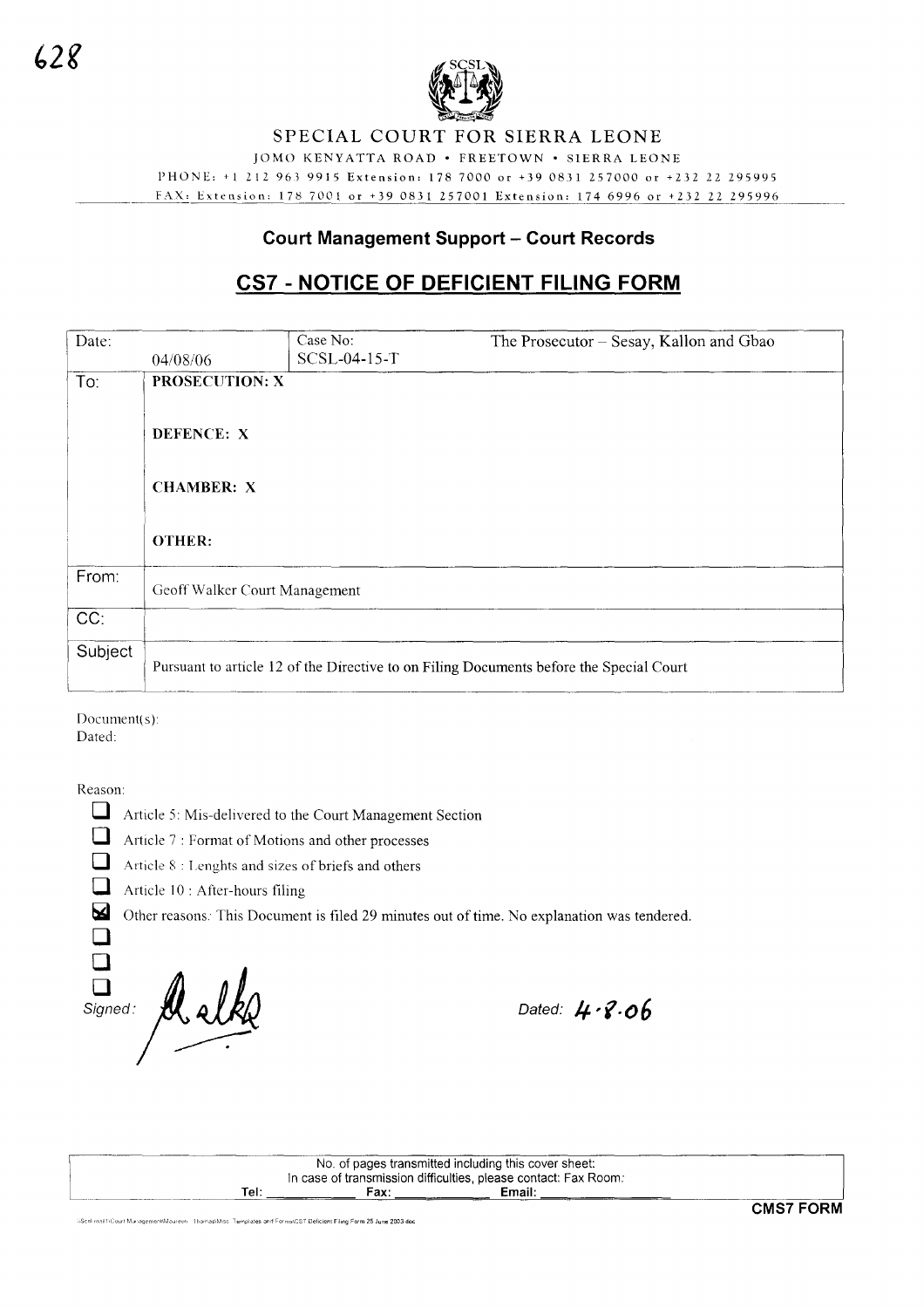

ည္ ၇၃

#### IN THE SPECIAL COURT FOR SIERRA LEONE

#### THE TRIAL CHAMBER

Before: The Trial Chamber

Judge Bankole Thompson, Presiding Judge Pierre Boutet Judge Benjamin Itoe

Registrar: Mr Lovemore G Munro SC

Date filed: 4 August 2006

Case No. SCSL 2004 - 15 - T

In the matter of:

THE PROSECUTOR

Against

### ISSA SESAY MORRIS KALLON AUGUSTINE GBAO

## PUBLIC DEFENCE JOINT NOTICE OF INTENTION TO MAKE RULE 98 SUBMISSION

#### Office of the Prosecutor

Christopher Staker James C. Johnson Peter Harrison

#### Defence Counsel for Issa Sesay

Wayne Jordash and Sareta Ashraph

#### Defence Counsel for Morris Kallon

Shekou Touray, Charles Taku and Melron Nicol-Wilson

#### Defence Counsel for Augustine Gbao

Andreas O'Shea and John Cammegh